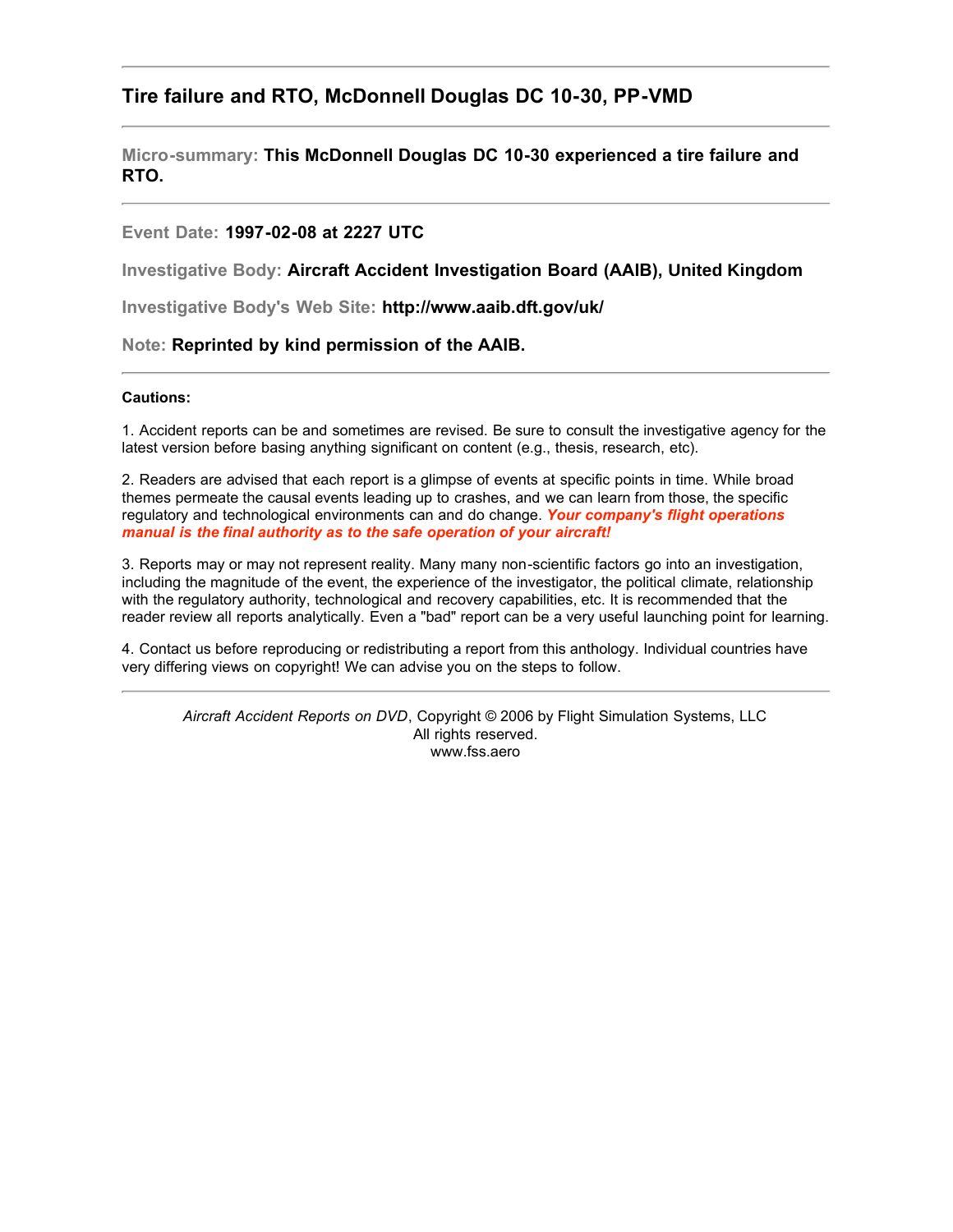# **McDonnell Douglas DC 10-30, PP-VMD**

# **AAIB Bulletin No: 7/97 Ref: EW/C97/2/1Category: 1.1**

| <b>Aircraft Type and Registration:</b> | McDonnell Douglas DC 10-30, PP-VMD         |
|----------------------------------------|--------------------------------------------|
| No & Type of Engines:                  | 3 CF6 turbofan engines                     |
| <b>Year of Manufacture:</b>            | 1975                                       |
| Date & Time (UTC):                     | 8 February 1997 at 2227 hrs                |
| Location:                              | London Heathrow Airport                    |
| <b>Type of Flight:</b>                 | <b>Scheduled Passenger</b>                 |
| <b>Persons on Board:</b>               | Crew - 18 - Passengers - 127               |
| <b>Injuries:</b>                       | Crew - None - Passengers - None            |
| <b>Nature of Damage:</b>               | No 7 and 8 wheels and tyres badly damaged  |
| <b>Commander's Licence:</b>            | Airline Transport Pilot's Licence          |
| <b>Commander's Age:</b>                | 50 years (approximately)                   |
| <b>Commander's Flying Experience:</b>  | 14,000 hours (of which 4,500 were on type) |
|                                        | Last 90 days - 60 hours                    |
|                                        | Last 28 days - 20 hours                    |
| <b>Information Source:</b>             | <b>AAIB</b> Field Investigation            |

# **History of Flight**

The aircraft involved in this accident arrived at London Heathrow Airport from Rio de Janeiro earlier the same day at 1233 hrs. On arrival it was parked at Gate H30 and later towed to its departure Gate H5 at 1945 hrs. At 2207 hrs the flight was cleared for engine start and push-back and it commenced taxiing to Runway 27R nine minutes later. The taxi route to the runway took the aircraft directly onto the outer taxiway and then onto Runway 23 which it backtracked. The total time spent taxiing was approximately nine minutes.

The flight destination was São Paulo, Brazil and, due to the length of the flight, two flight deck crews were on board. The crew had arrived two days previously and, for the departure,consisted of a Captain in the left hand seat, who was undertaking a conversion from a different aircraft type, and a training Captain in the right hand seat who was the designated aircraft commander. The Captain under training was the handling pilot.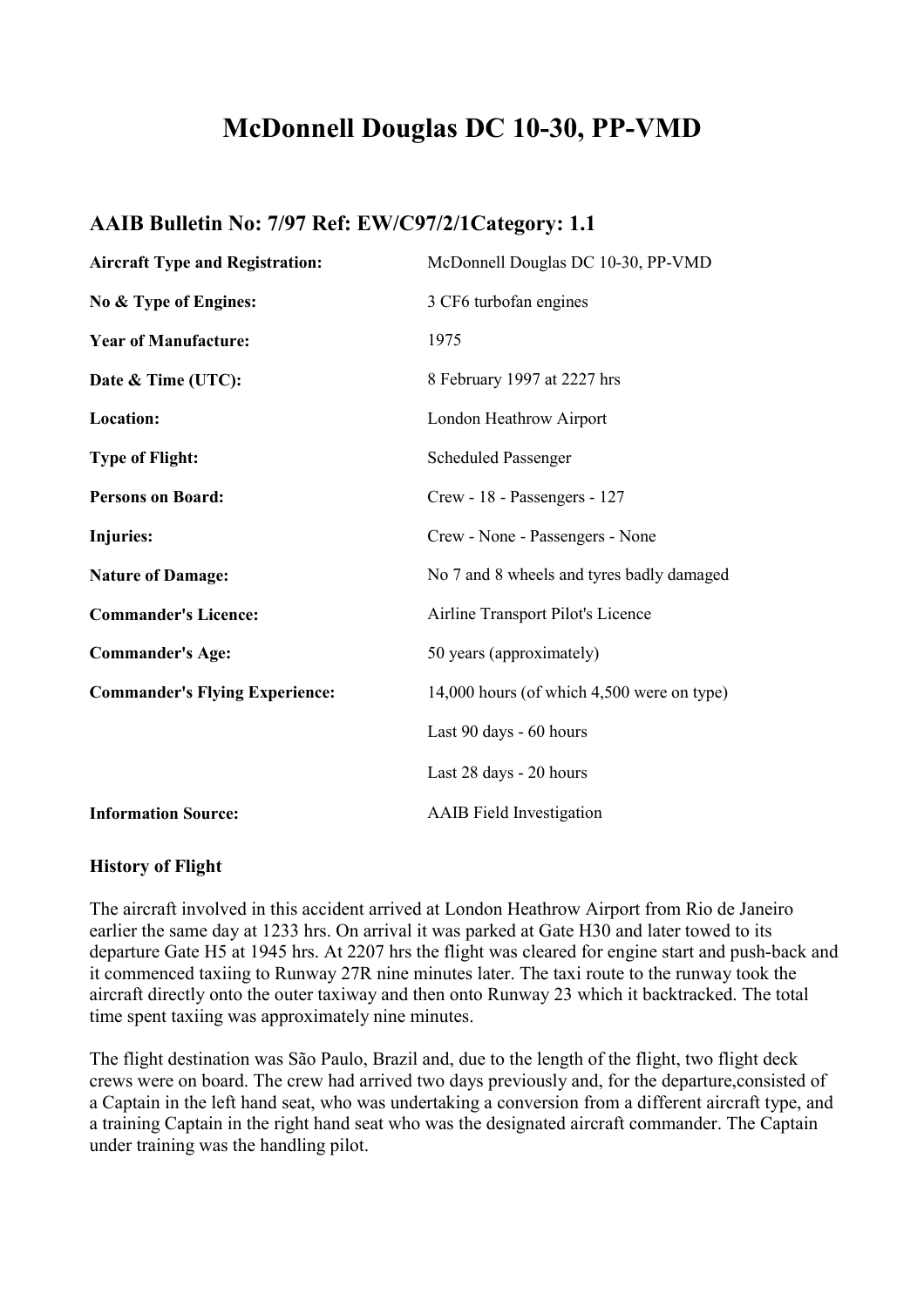The weather at the time of the take off comprised a wind of 220°/4 kt, visibility 6 km in mist, temperature 5°C and dew point 4°C with a QNH of 1028 mb: the sky was clear. On arrival at the holding point for Runway 27R, the flight was cleared by ATC to line up after the departure of a previous aircraft which was already on the runway. At 2225 hrs the flight was cleared for take off.

The aircraft was at its maximum certificated weight of 256,000 kgs for take off and maximum thrust was used with a 15° flap setting. No 3 engine thrust reverser was locked out for this flight for technical reasons and this was permitted under the terms of the Minimum Equipment List for the type. The autobrake was selected to the rejected take off mode (RTO). V1 had been calculated as 164 kt.

Initial acceleration for take off was normal until a speed of approximately 130 kt was reached when a loud bang was heard both by the crew members and by ATC. The aircraft then tilted to the right and yawed slightly. Suspecting a tyre failure the commander instructed the other Captain to abandon the take off, which he did as the speed reached approximately 135 kt to 140 kt. The pilot had no difficulty in keeping the aircraft straight and, as there was considered to be adequate runway length remaining,the autobrake system was cancelled at about 100 kt. During this time the commander advised the tower of the RTO and was instructed to remain on the runway until the fire service had carried out its inspection. The aircraft was brought to a standstill on the centreline of the runway just beyond the displaced threshold of Runway 09L with approximately 300 metres of runway remaining.

There was no fire and the passengers were able to remain on board the aircraft until airsteps arrived for their disembarkation.

# **Flight Data Recorder Information**

The Flight Data Recorder, a Sundstrand DFDR, was removed and replayed by the AAIB; some of the data, including that covering the incident,was corrupted. The maximum airspeed recorded was about 140 kt. Of the 87 parameters recorded there was none which related to either the brake system or the tyres. The flight recorder was returned to the operator for investigation of the fault which caused corruption of some of the data.

# **Engineering examination**

AAIB Inspectors were able to examine the damage to the aircraft while it was still in its position at the end of Runway 27R. The principal damage was to the tyres and wheels at the Nos 7 and 8 position: on the DC-10 type the wheels are numbered from left to right across the front and then the rear of the two main landing gears; thus wheels 7 and 8 are, respectively, the inboard and outboard rear wheels of the right-hand main landing gear,with wheels 3 and 4 immediately ahead. On both wheel Nos 7 and 8 only the tyre beads were still attached to the wheels and there was considerable damage to the wheel rims. On wheel No 8 there was a pattern of even wear damage around the circumference of the rim where it had worn while rolling along the runway. In contrast, the rim of wheel No 7 was fragmented with numerous and distinct fracture surfaces. On both wheels, a small area had worn flat where each rim had suffered rapid abrasion as the locked wheel had briefly skidded across the runway surface.

Witness marks around the wing and fuselage showed where a number of fragments had struck the airframe. Most of the impacts were from pieces of tyre striking the landing gear doors and the undersurfaces of the wing and inboard flap and aileron; the damage furthest forward was to the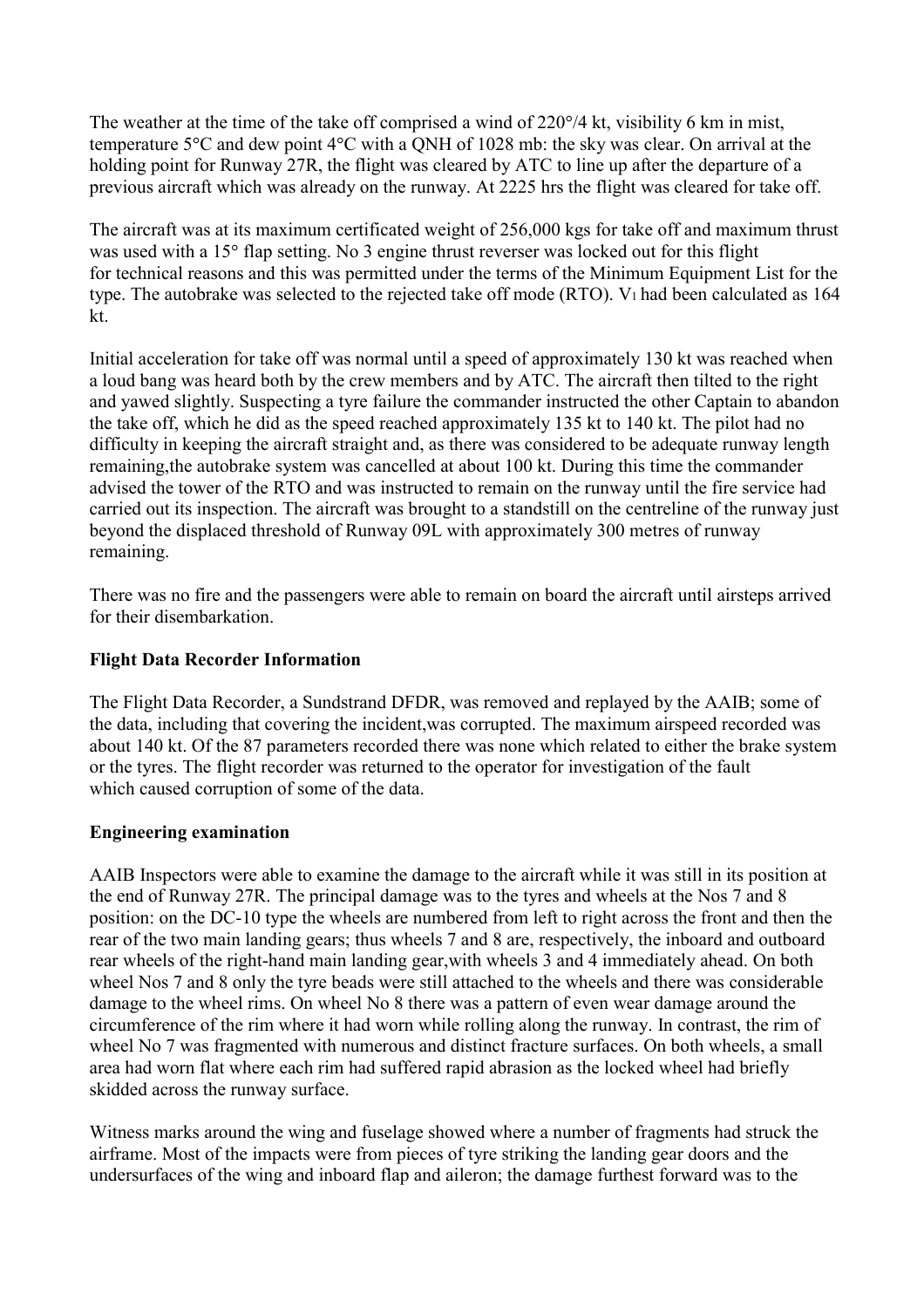translating cowl of the No 3 engine. There had also been damage from a substantial rim fragment of wheel No 7 passing through both surfaces of the inboard flap.

Although the fragments of tyre and wheel rim had been removed from the runway soon after the accident, the airfield operator (HAL) had prepared a diagram showing where the items of wheel rim had been found. This diagram showed a regular distribution along the runway of the fractured pieces of rim from wheel No 7, consistent with the scoring of the runway surface and indicating that the fragmentation of this wheel rim had not been not the cause of the tyre failure but as a consequence of it. The same diagram showed the main carcasses of the tyres Nos 7 and 8 as a single cross, reportedly within some 20 metres of each other, consistent with very rapid failure of the second tyre after the failure of the first. No obvious FOD items (apart from the wheel and tyre debris) were identified, which is not unusual for this type of incident.

The fracture surfaces of the wheels themselves were examined at AAIB and in greater detail by the wheel manufacturer in the United States. These examinations confirmed that the rim failures were as a result of the tyre failures and the manufacturer reported that "both wheel assemblies exhibited damage that is produced by rolling on the bare rim. All of the fractures exhibited ductile, tensile fracture. No evidence of fatigue was found.". The difference in damage between the two wheels, where the rims of No 7 had fragmented and the rims of No 8 had worn evenly, was consistent with difference in design: the No 7 wheel was manufactured in the 1970s, before the "roll-on-rim" design was introduced, whereas it appears that the No 8 wheel was of later manufacture, with improved "roll-on-rim" capability. Unfortunately the detail part numbers of the No 8 wheel had been worn away during its roll along the runway.

The tyres from wheels Nos 7 and 8 were examined at the AAIB and then at the tyre manufacturer's retread facility in the Netherlands. The difference in pattern used in the interior bladder liners allowed the major items of tyre debris to be sorted and then reconstructed. On either tyre the detail examination revealed none of the signs which are characteristic of abuse, of re-treading problems or of manufacturing defects. On tyre No 8 there was a local fracture pattern indicating some form of foreign object damage to the tread and then to the carcass cords; there was no similar pattern in tyre No 7, indicating that this tyre had failed due to sudden additional load when an adjacent tyre (No 8) failed.

This sequence of failure, where the No 8 tyre failed due to foreign-object damage and tyre No 7 then failed due to sudden additional load, appears the most likely explanation of the initial event. It is also consistent with the distribution of the tyre fragments at the site and the pattern of tyre and wheel marks along the runway.

# **Previous examples**

In this instance the aircraft was brought to a stop safely within the confines of the runway. Damage from the tyre and rim failures,whilst significant, did not seriously hazard the aircraft. For comparison study was made of the accident reports of two previous occurrences involving; the accidents to Continental Airlines DC-10-10, N68045, at Los Angeles on 1 March 1978 (NTSB-AAR-79-1) and to Pan Am DC-10, N 83 NA, at London Heathrow on 16 September 1980 (AIB AAR 2/82). Both earlier accidents were more serious in that fires started and passenger injuries occurred during the emergency evacuations. A distinctive common factor between the three occurrences was that the failure of one tyre resulted in the rapid failure of its 'mate' tyre on the same axle; the main difference was that the more serious 1978 and 1980 occurrences were at speeds close